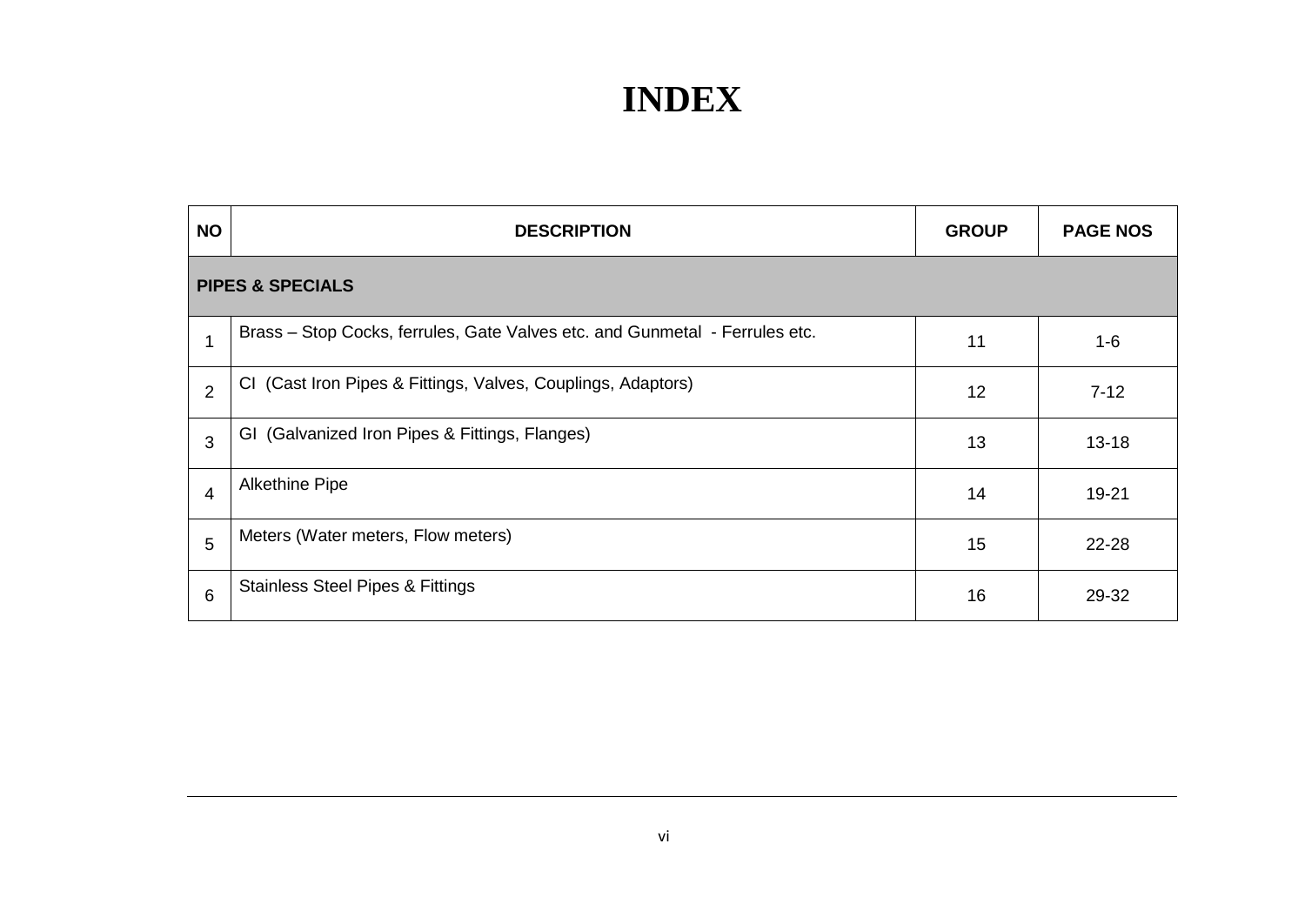| <b>NO</b>        | <b>DESCRIPTION</b>                                                                                                                                         | <b>GROUP</b> | <b>PAGE NOS</b> |  |
|------------------|------------------------------------------------------------------------------------------------------------------------------------------------------------|--------------|-----------------|--|
|                  | <b>STATIONERY</b>                                                                                                                                          |              |                 |  |
| 7                | Computer Consumables (CD's, Ribbons, Cartridges, Toners)                                                                                                   | 17           | 33-39           |  |
| 8                | Office and General Stationery / Papers (Computers, Photocopies) Pens, Clips,<br>Punchers, Staplers, Toners, Master roles, etc.                             | 18           | 40-45           |  |
| 9                | Stationery for Planning & Design /Plan printing paper, P/P Toner, Tracing Paper                                                                            | 19           | 46-47           |  |
| <b>EQUIPMENT</b> |                                                                                                                                                            |              |                 |  |
| 10               | Kitchen Utensils (Crockery, Cutlery, Water Filters, Cups & Saucers, Glasses, Scales<br>$etc.$ )                                                            | 20           | 48              |  |
| 11               | Office Equipment (Postal Franking Machines, Type writers, Spiral Binders, Roneo/<br>Duplicating Machines, Photocopiers, Fax Machines, Overhead Projectors) | 21           | 49-52           |  |
| 12               | Survey Instruments, GPS                                                                                                                                    | 22           | 53              |  |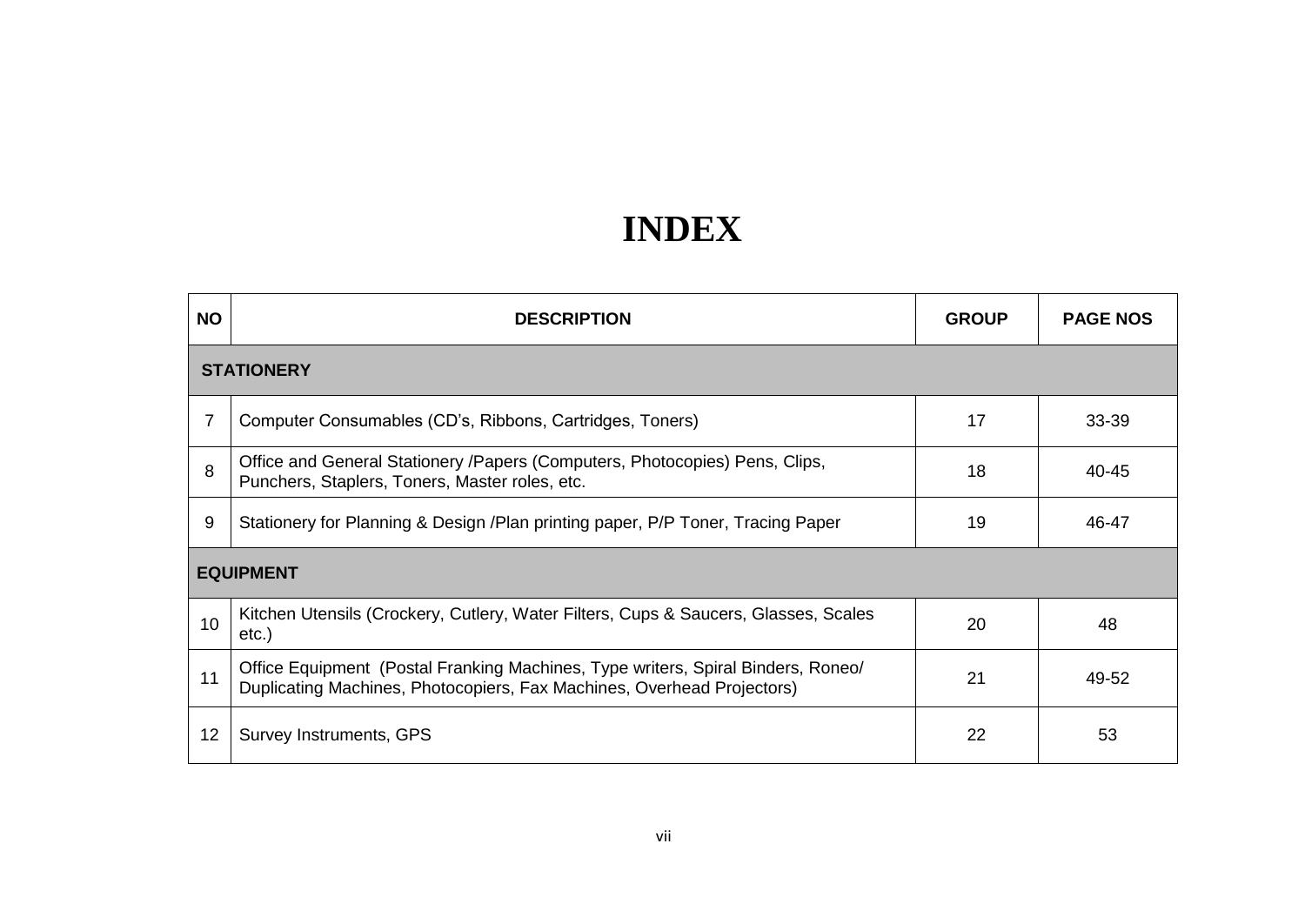| <b>NO</b> | <b>DESCRIPTION</b>                                                                                                                         | <b>GROUP</b> | <b>PAGE NOS</b> |  |
|-----------|--------------------------------------------------------------------------------------------------------------------------------------------|--------------|-----------------|--|
|           | <b>BUILDING CONSTRUCTION AND HARDWARE</b>                                                                                                  |              |                 |  |
| 13        | Building Materials (Plastic water tanks, Bricks, Cement, Sand, Metal, Asbestos Sheets/<br>Galvanized Sheets, Paint and Paint brushes etc.) | 23           | 54-60           |  |
| 14        | Sanitaryware (Wash basins, Taps, Commodes & Cisterns, Tiles etc.)                                                                          | 24           | 61-63           |  |
| 15        | Timber Materials (Rafters, Planks, Joists, Reefers)                                                                                        | 25           | 64              |  |
| 16        | Construction Equipment (Wheel barrows, hand carts, scaffoldings, and Ladders etc.)                                                         | 26           | 65-67           |  |
| 17        | Bolts & Nuts, M.S. Sheets, Tor Steels, Tarpaulin etc.                                                                                      | 27           | 68-73           |  |
| 18        | Safety Equipment, Fire Extinguishers, Gloves, Helmets, Raincoats, Gum Boots, Masks,<br>Road Marker Tapes, Traffic Cones etc.               | 28           | 74-79           |  |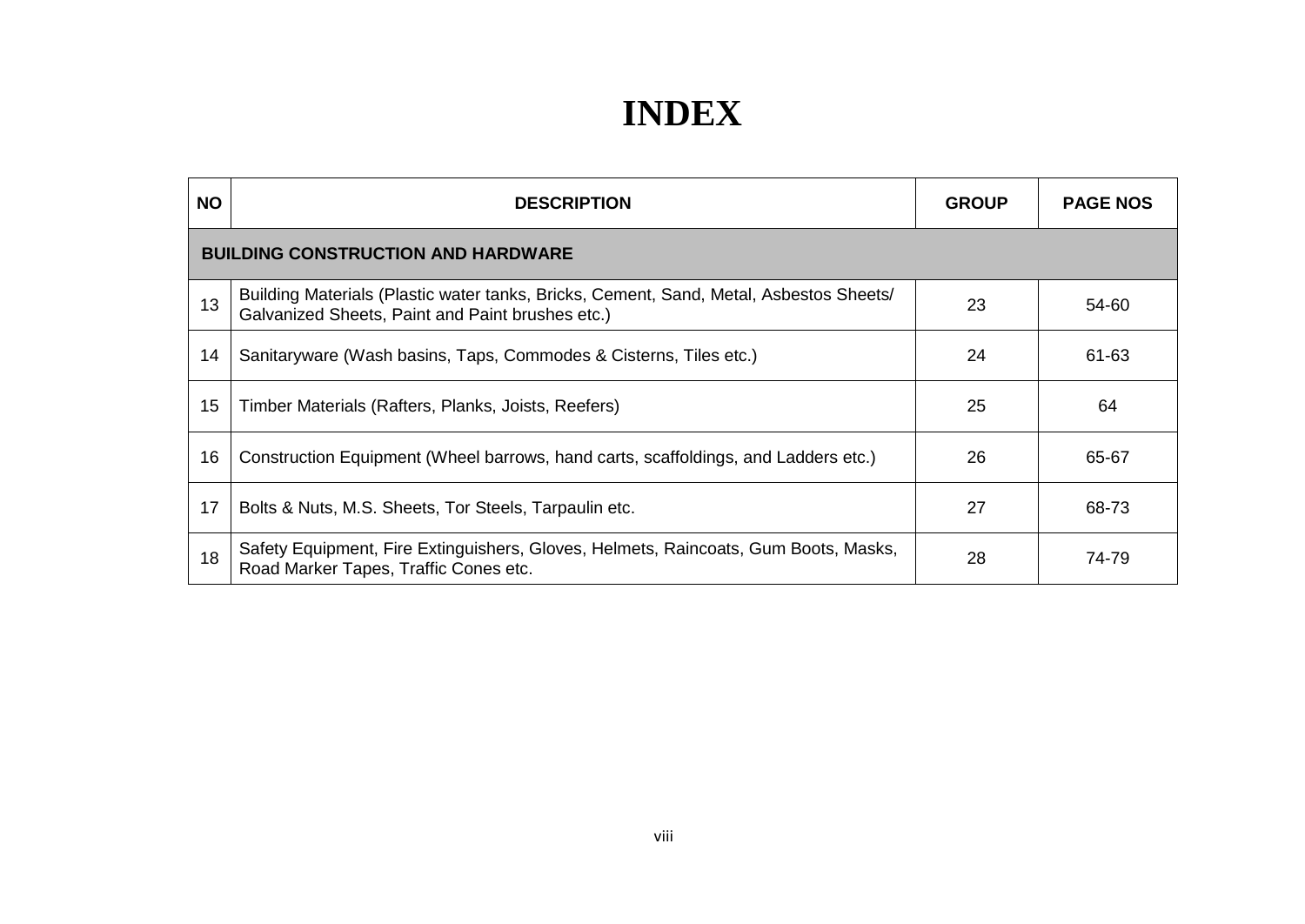| <b>NO</b>    | <b>DESCRIPTION</b>                                                                                                                                                      | <b>GROUP</b> | <b>PAGE NOS</b> |  |
|--------------|-------------------------------------------------------------------------------------------------------------------------------------------------------------------------|--------------|-----------------|--|
|              | <b>ELECTRICAL &amp; ELECTRONIC EQUIPMENTS</b>                                                                                                                           |              |                 |  |
| 19           | <b>Air Conditioners</b>                                                                                                                                                 | 29           | 80-83           |  |
| 20           | Electrical (Refrigerators, Generators, Kettles, Heaters, Water Boilers, Vacuum Cleaner,<br>Electrical wires, Electrical panel Board Instruments, and other Accessories) | 30           | 84-93           |  |
| 21           | Electronic (Calculators, Adding Machines, Cash Registers, Finger Print Machine etc.)                                                                                    | 31           | 94-96           |  |
| 22           | Telecommunication Equipments (Telephone systems, Mobile Phones and Key<br>Telephones etc.)                                                                              | 32           | 97-99           |  |
| 23           | Computer, Computer Peripherals (Printers, UPS), Servers, Software, Networking, Audio<br>Visual etc.                                                                     | 33           | 100-109         |  |
| <b>TOOLS</b> |                                                                                                                                                                         |              |                 |  |
| 24           | Mechanical (Welding Equipment Accessories Grinders, Diamond Cutting tool, Brush<br>Cutters Adjustable spanners Transmission Jacks, pipe wrenches, Bench wise etc.)      | 34           | 110-116         |  |
| 25           | Electrical - (Hammer, Drills & Accessories, Cutting Pliers, Electronic - (Pneumatic,<br>Screwdrivers, Soldering irons, disordering Tools etc.)                          | 35           | 117-121         |  |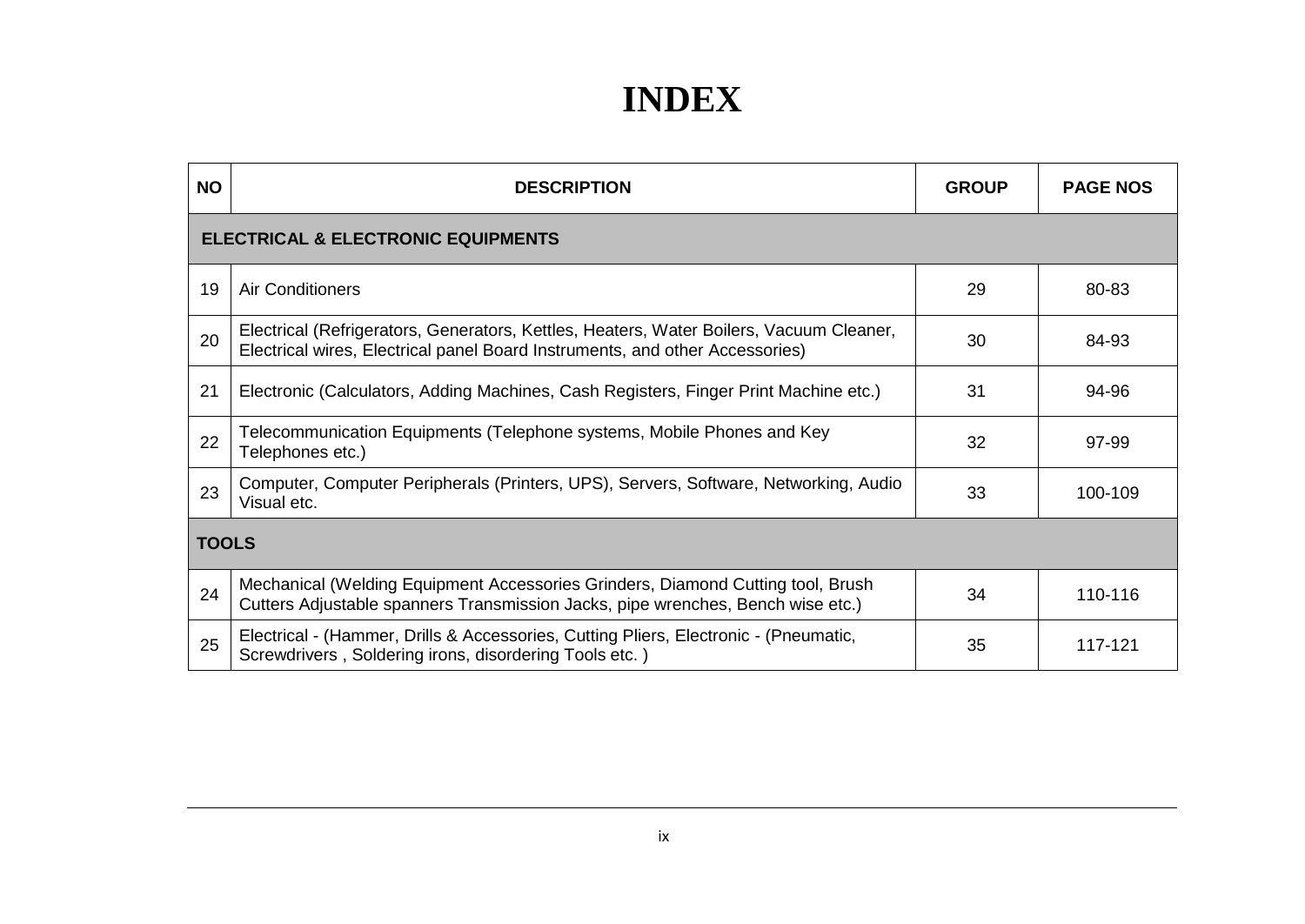| <b>NO</b>                                             | <b>DESCRIPTION</b>                                                                                                                                                                   | <b>GROUP</b> | <b>PAGE NOS</b> |
|-------------------------------------------------------|--------------------------------------------------------------------------------------------------------------------------------------------------------------------------------------|--------------|-----------------|
| <b>LABORATORY EQUIPMENT, CHEMICAL &amp; UTILITIES</b> |                                                                                                                                                                                      |              |                 |
| 26                                                    | Filter Media - Graded Sand and Pebbles etc.                                                                                                                                          | 36           | 122-123         |
| 27                                                    | Laboratory Chemicals & Equipment                                                                                                                                                     | 37           | 124-129         |
| 28                                                    | Water Treatment Chemicals (Aluminium Sulphate, Bleaching powder, Hydrated Lime,<br>Bentonite Clay, Poly Aluminium Chloride, Activated Carbon, Polymer and Potassium<br>Permanganate) | 38           | 130-134         |
|                                                       | <b>VEHICLES &amp; MACHINERY, AUTOMOBILES</b>                                                                                                                                         |              |                 |
| 29                                                    | <b>Automobile Batteries</b>                                                                                                                                                          | 39           | 135-136         |
| 30                                                    | Machinery Equipment & Material Handling Equipment & Spares                                                                                                                           | 40           | 137-139         |
| 31                                                    | Motor Spares & Accessories                                                                                                                                                           | 41           | 140-141         |
| 32                                                    | Tyres & Tubes for vehicles                                                                                                                                                           | 42           | 142-143         |
| 33                                                    | Engine Oil, Lubricants, Grease etc.                                                                                                                                                  | 43           | 144             |
| <b>PUMPS, MOTORS &amp; SPARES</b>                     |                                                                                                                                                                                      |              |                 |
| 34                                                    | Pumps & water purification equipments, Spares for water pumps and bearings                                                                                                           | 44           | 145-151         |
| 35                                                    | Hand Pumps and spares for hand pumps                                                                                                                                                 | 45           | 152-154         |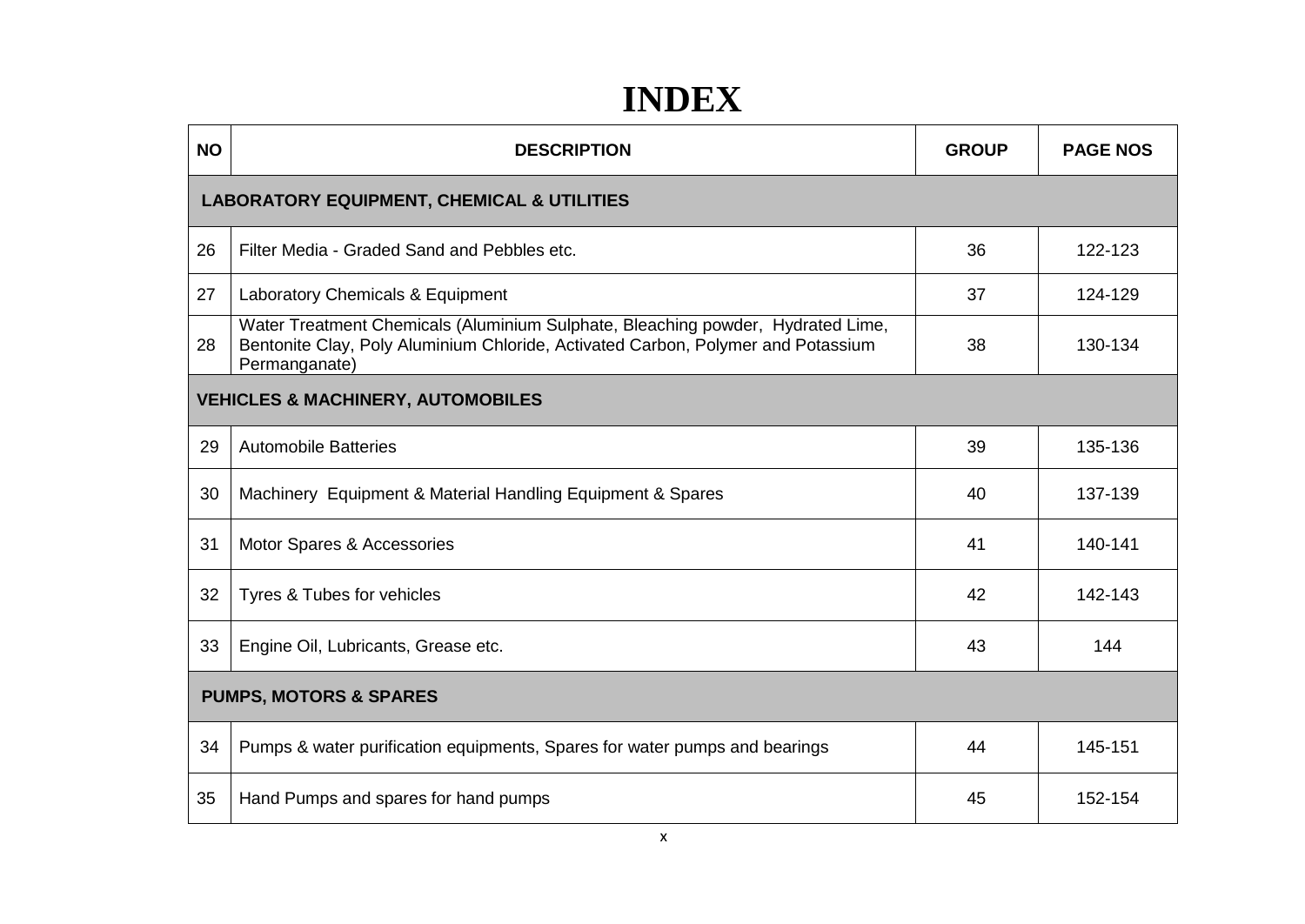#### x

| <b>NO</b>                       | <b>DESCRIPTION</b>                                                                | <b>GROUP</b> | <b>PAGE NOS</b> |
|---------------------------------|-----------------------------------------------------------------------------------|--------------|-----------------|
| <b>GENERAL PURPOSE</b>          |                                                                                   |              |                 |
| 36                              | Rubber Products - Packing, Rings, Hoses etc.                                      | 46           | 155-156         |
| 37                              | Textile - Dusters & Towels/ Flags etc.                                            | 47           | 157-158         |
| 38                              | Toiletries (Soap, Disinfectants, etc.)                                            | 48           | 159-160         |
| <b>FURNITURE &amp; FITTINGS</b> |                                                                                   |              |                 |
| 39                              | Furniture (Wooden) - Tables/Chairs/ Cupboards/ File Racks etc.                    | 49           | 161-163         |
| 40                              | Furniture (Steel, Plastic & Fiber Glass) - Tables/Chairs, Cupboards/Cabinets etc. | 50           | 164-166         |